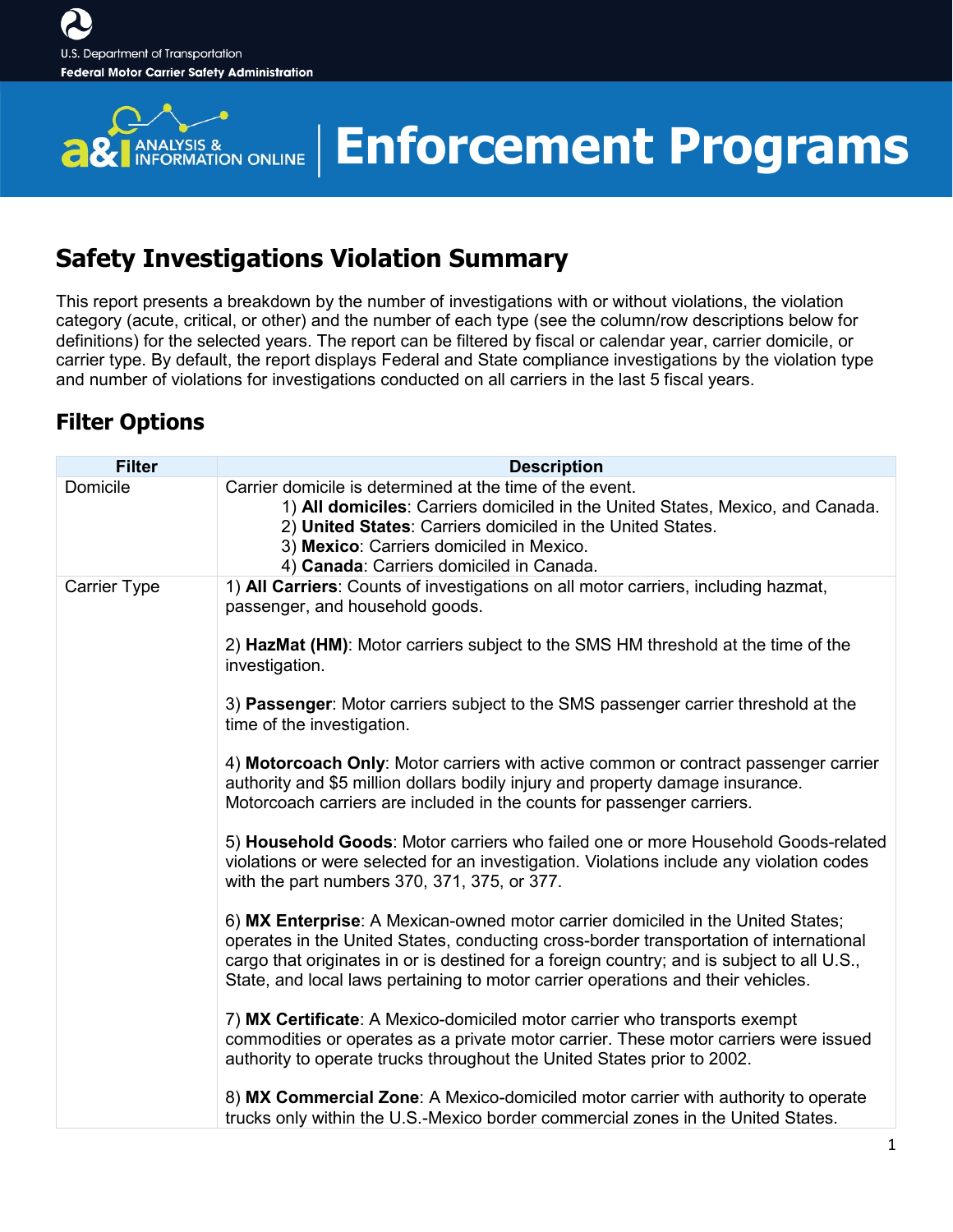

# **Enforcement Programs**

|                     | 9) MX Long Haul: A Mexico-domiciled motor carrier with authority to engage in long-<br>haul transportation as a common carrier of property (except household goods and<br>hazardous materials) by motor vehicle in interstate or foreign commerce in or beyond<br>the commercial zones of the United States. The authority does not allow point-to-point<br>transportation services within the United States for goods other than international<br>cargo. |
|---------------------|-----------------------------------------------------------------------------------------------------------------------------------------------------------------------------------------------------------------------------------------------------------------------------------------------------------------------------------------------------------------------------------------------------------------------------------------------------------|
| <b>Report Focus</b> | 1) National is a summary of all States' data and the U.S. territories.<br>2) Service Center is the region in which the carrier is located.                                                                                                                                                                                                                                                                                                                |
|                     | 3) All States includes all States and the U.S. territories.                                                                                                                                                                                                                                                                                                                                                                                               |
|                     | 4) State includes one State's data.                                                                                                                                                                                                                                                                                                                                                                                                                       |
|                     | 5) Territory includes one Territory's data.                                                                                                                                                                                                                                                                                                                                                                                                               |
| <b>Time Period</b>  | Fiscal or Calendar year(s) when events occurred.                                                                                                                                                                                                                                                                                                                                                                                                          |

#### **Column/Row Descriptions**

| <b>Column Name</b>                                                         | <b>Description</b>                                                                                                                                                                                                                 |
|----------------------------------------------------------------------------|------------------------------------------------------------------------------------------------------------------------------------------------------------------------------------------------------------------------------------|
| Total<br>Investigations                                                    | The total number of investigations conducted. This includes Cargo Tank Facility<br>Reviews, Shipper Reviews, Non-Rated Reviews, Offsite Investigations, Onsite Focused<br>Investigations, and Onsite Comprehensive Investigations. |
| Investigations<br>with No<br><b>Violations</b>                             | The number of investigations conducted for which no violations were cited.                                                                                                                                                         |
| Investigations<br>with Violations                                          | The number of investigations conducted for which at least one violation was cited.                                                                                                                                                 |
| <b>With Acute</b><br><b>Violations</b>                                     | The number of investigations conducted for which at least one acute violation was<br>cited.                                                                                                                                        |
| <b>With Critical</b><br><b>Violations</b>                                  | The number of investigations conducted for which at least one critical violation was<br>cited.                                                                                                                                     |
| <b>With Other</b><br><b>Violations</b><br>(Non-<br>Acute/Non-<br>Critical) | The number of investigations conducted for which at least one violation was cited that<br>was neither acute nor critical.                                                                                                          |
| <b>Total Investigation</b><br><b>Violations</b>                            | The total number of violations found in all investigations.                                                                                                                                                                        |
| Number of Acute<br><b>Violations</b>                                       | The number of acute violations cited for all investigations.                                                                                                                                                                       |